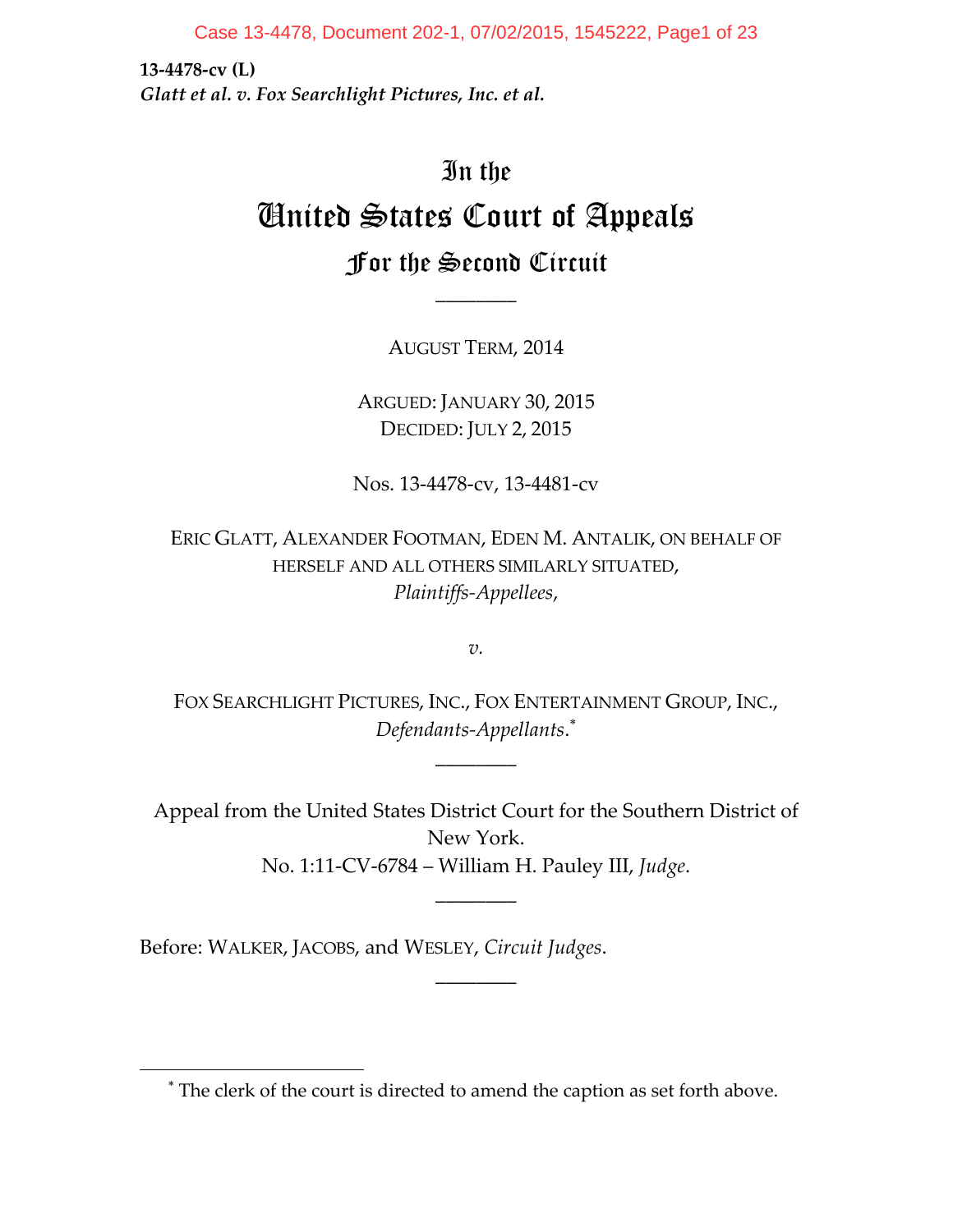Plaintiffs, who were hired as unpaid interns, claim compensation as employees under the Fair Labor Standards Act and New York Labor Law. Plaintiffs Eric Glatt and Alexander Footman moved for partial summary judgment on their employment status. Plaintiff Eden Antalik moved to certify a class of all New York interns working at certain of defendants' divisions between 2005 and 2010 and to conditionally certify a nationwide collective of all interns working at those same divisions between 2008 and 2010. The district court (William H. Pauley III, *J.*) granted Glatt and Footman's motion for partial summary judgment, certified Antalik's New York class, and conditionally certified Antalik's nationwide collective. On defendants' interlocutory appeal, we VACATE the district court's order granting partial summary judgment to Glatt and Footman, VACATE its order certifying Antalik's New York class, VACATE its order conditionally certifying Antalik's nationwide collective, and REMAND for further proceedings.

\_\_\_\_\_\_\_\_

RACHEL BIEN, Outten & Golden LLP, New York, NY, (Adam T. Klein, Juno Turner, Outten & Golden LLP, New York, NY, *on the brief*), *for Plaintiffs‐Appellees*.

NEAL KUMAR KATYAL, Hogan Lovells US LLP, Washington, DC, (Mary Helen Wimberly, Frederick Liu, Hogan Lovells US LLP, Washington, DC, and Elise M. Bloom, Mark D. Harris, Chantel L. Febus, Amy F. Melican, Joshua S. Fox, Proskauer Rose LLP, New York, NY, *on the brief*), *for Defendants‐Appellants*.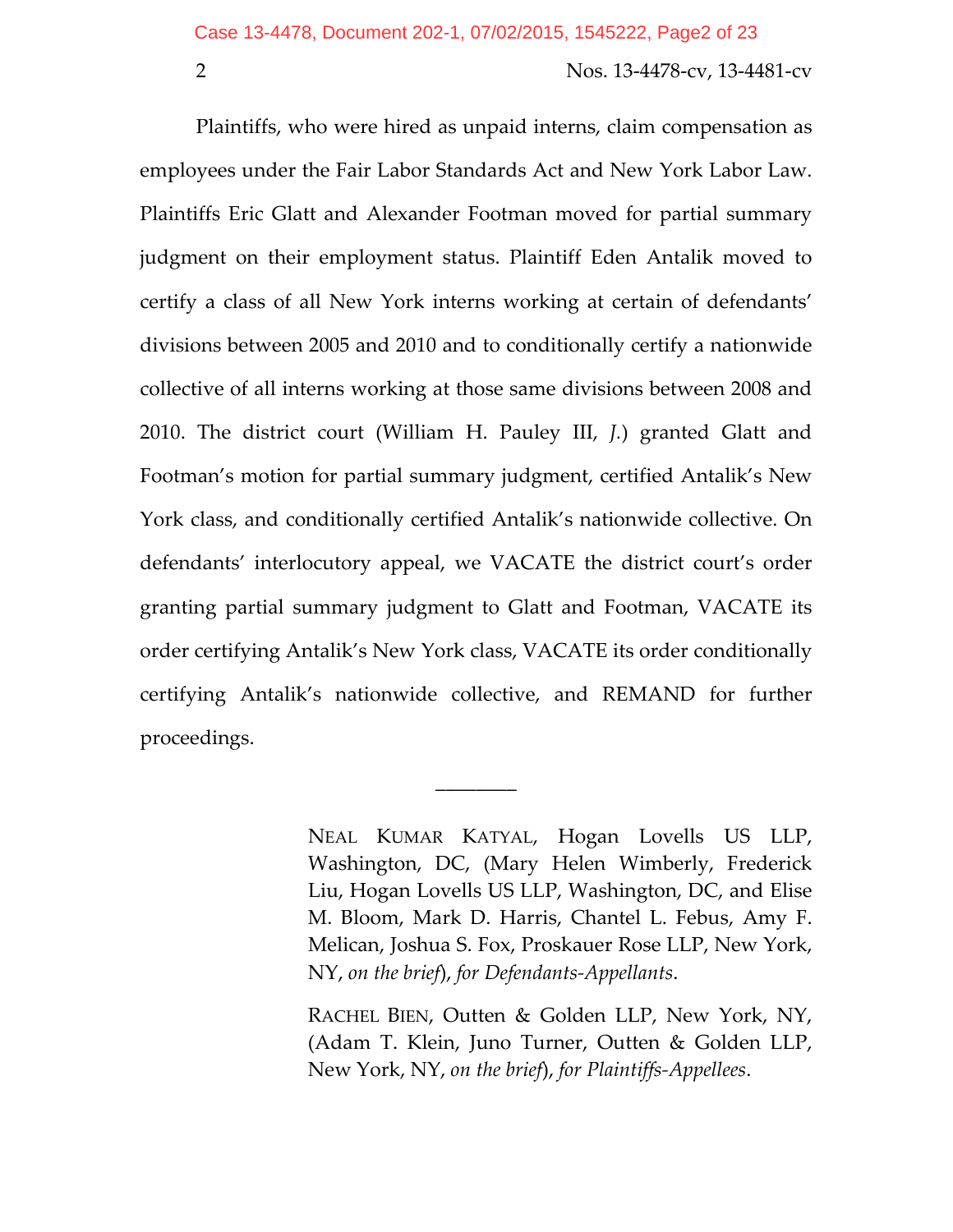\_\_\_\_\_\_\_\_

3 Nos. 13‐4478‐cv, 13‐4481‐cv

MARIA VAN‐BUREN, U.S. Department of Labor, Washington, DC, (Jennifer S. Brand, Paul L. Frieden, *on the brief*), for M. Patricia Smith, Solicitor of Labor, U.S. Department of Labor, Washington, DC, *as Amicus Curiae.*

JOHN M. WALKER, JR., *Circuit Judge*:

Plaintiffs, who were hired as unpaid interns, claim compensation as employees under the Fair Labor Standards Act and New York Labor Law. Plaintiffs Eric Glatt and Alexander Footman moved for partial summary judgment on their employment status. Plaintiff Eden Antalik moved to certify a class of all New York interns working at certain of defendants' divisions between 2005 and 2010 and to conditionally certify a nationwide collective of all interns working at those same divisions between 2008 and 2010. The district court (William H. Pauley III, *J.*) granted Glatt and Footman's motion for partial summary judgment, certified Antalik's New York class, and conditionally certified Antalik's nationwide collective. On defendants' interlocutory appeal, we VACATE the district court's order granting partial summary judgment to Glatt and Footman, VACATE its order certifying Antalik's New York class, VACATE its order conditionally certifying Antalik's nationwide collective, and REMAND for further proceedings.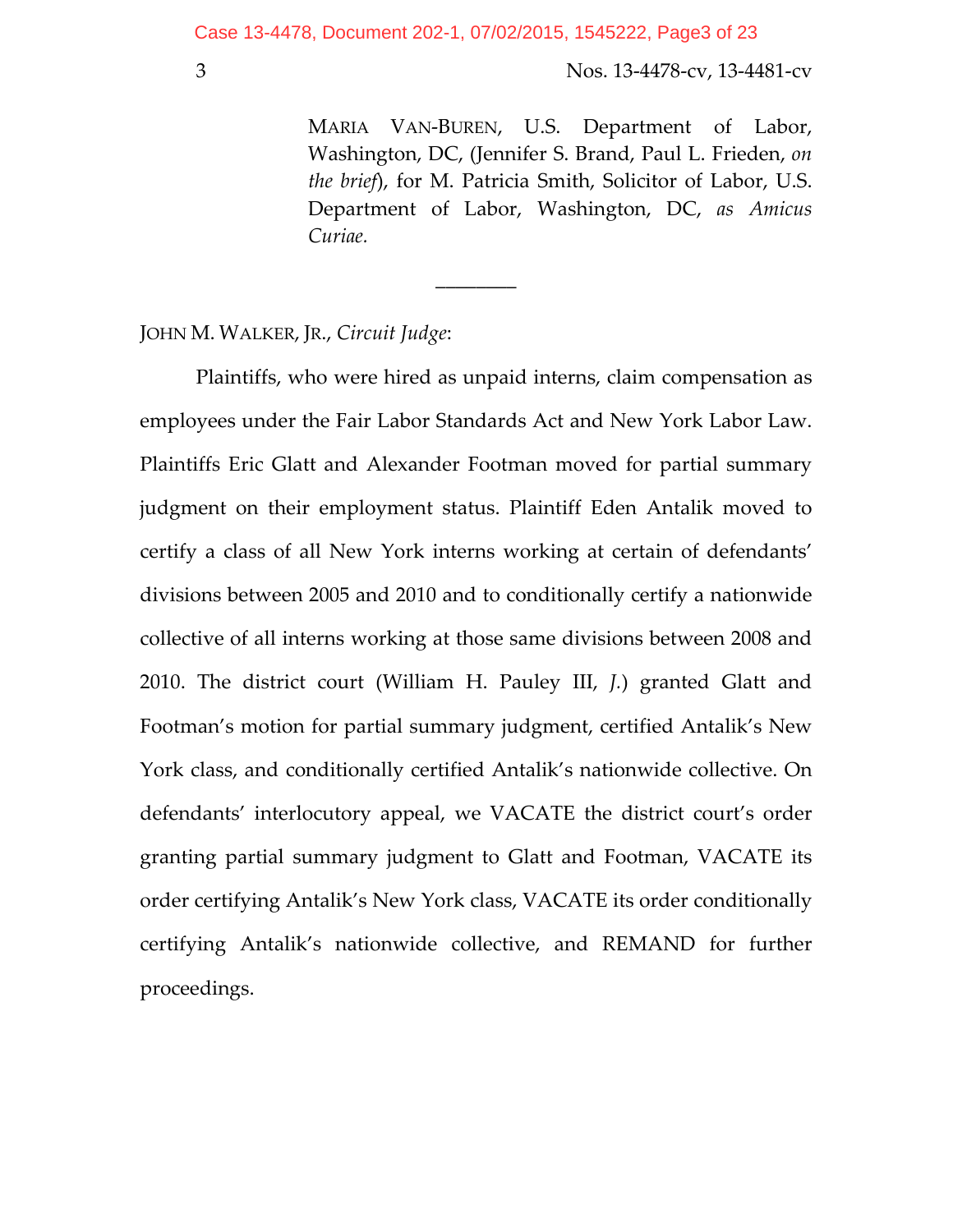#### **BACKGROUND**

Plaintiffs worked as unpaid interns either on the Fox Searchlight‐ distributed film *Black Swan* or at the Fox corporate offices in New York City. They contend that the defendants, Fox Searchlight and Fox Entertainment Group, violated the Fair Labor Standards Act (FLSA), 29 U.S.C. §§ 206‐07, and New York Labor (NYLL), N.Y. Labor Law § 652, by failing to pay them as employees during their internships as required by the FLSA's and NYLL's minimum wage and overtime provisions. The following background facts are undisputed except where noted.

#### Eric Glatt

Eric Glatt graduated with a degree in multimedia instructional design from New York University. Glatt was enrolled in a non‐ matriculated (non‐degree) graduate program at NYU's School of Education when he started working on *Black Swan*. His graduate program did not offer him credit for his internship.

From December 2, 2009, through the end of February 2010, Glatt interned in *Black Swan's* accounting department under the supervision of Production Accountant Theodore Au. He worked from approximately 9:00 a.m. to 7:00 p.m. five days a week. As an accounting intern, Glatt's responsibilities included copying, scanning, and filing documents; tracking purchase orders; transporting paperwork and items to and from the *Black Swan* set; maintaining employee personnel files; and answering questions about the accounting department.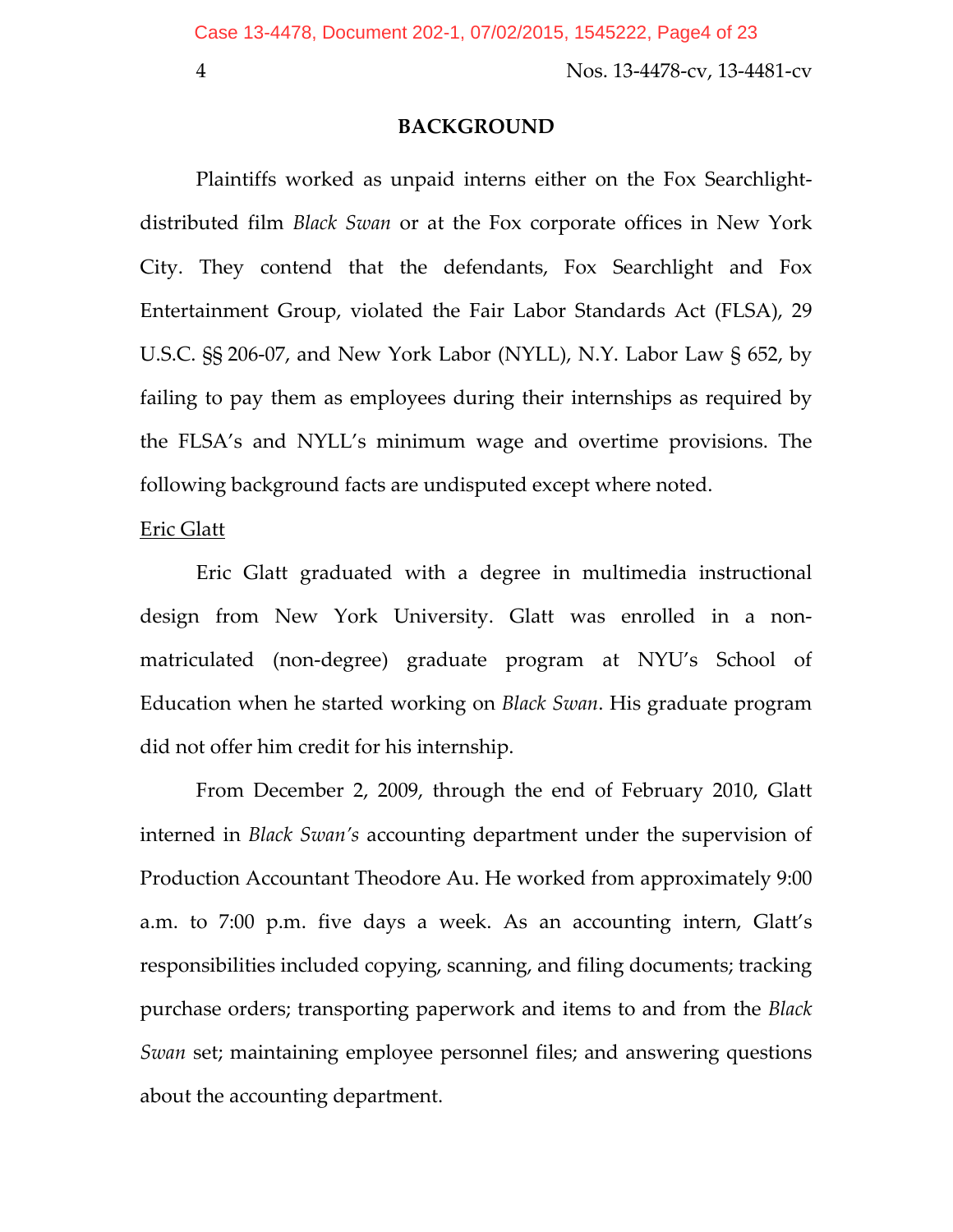Glatt interned a second time in *Black Swan's* post‐production department from March 2010 to August 2010, under the supervision of Post Production Supervisor Jeff Robinson. Glatt worked two days a week from approximately 11:00 a.m. until 6:00 or 7:00 p.m. His post‐production responsibilities included drafting cover letters for mailings; organizing filing cabinets; filing paperwork; making photocopies; keeping the take‐ out menus up‐to‐date and organized; bringing documents to the payroll company; and running errands, one of which required him to purchase a non‐allergenic pillow for Director Darren Aronofsky.

#### Alexander Footman

Alexander Footman graduated from Wesleyan University with a degree in film studies. He was not enrolled in a degree program at the time of his *Black Swan* internship. From September 29, 2009, through late February or early March 2010, Footman interned in the production department under the supervision of Production Office Coordinator Lindsay Feldman and Assistant Production Office Coordinator Jodi Arneson. Footman worked approximately ten‐hour days. At first, Footman worked five days a week, but, beginning in November 2009, he worked only three days a week. After this schedule change, *Black Swan* replaced Footman with another unpaid intern in the production department.

Footman's responsibilities included picking up and setting up office furniture; arranging lodging for cast and crew; taking out the trash; taking lunch orders; answering phone calls; watermarking scripts; drafting daily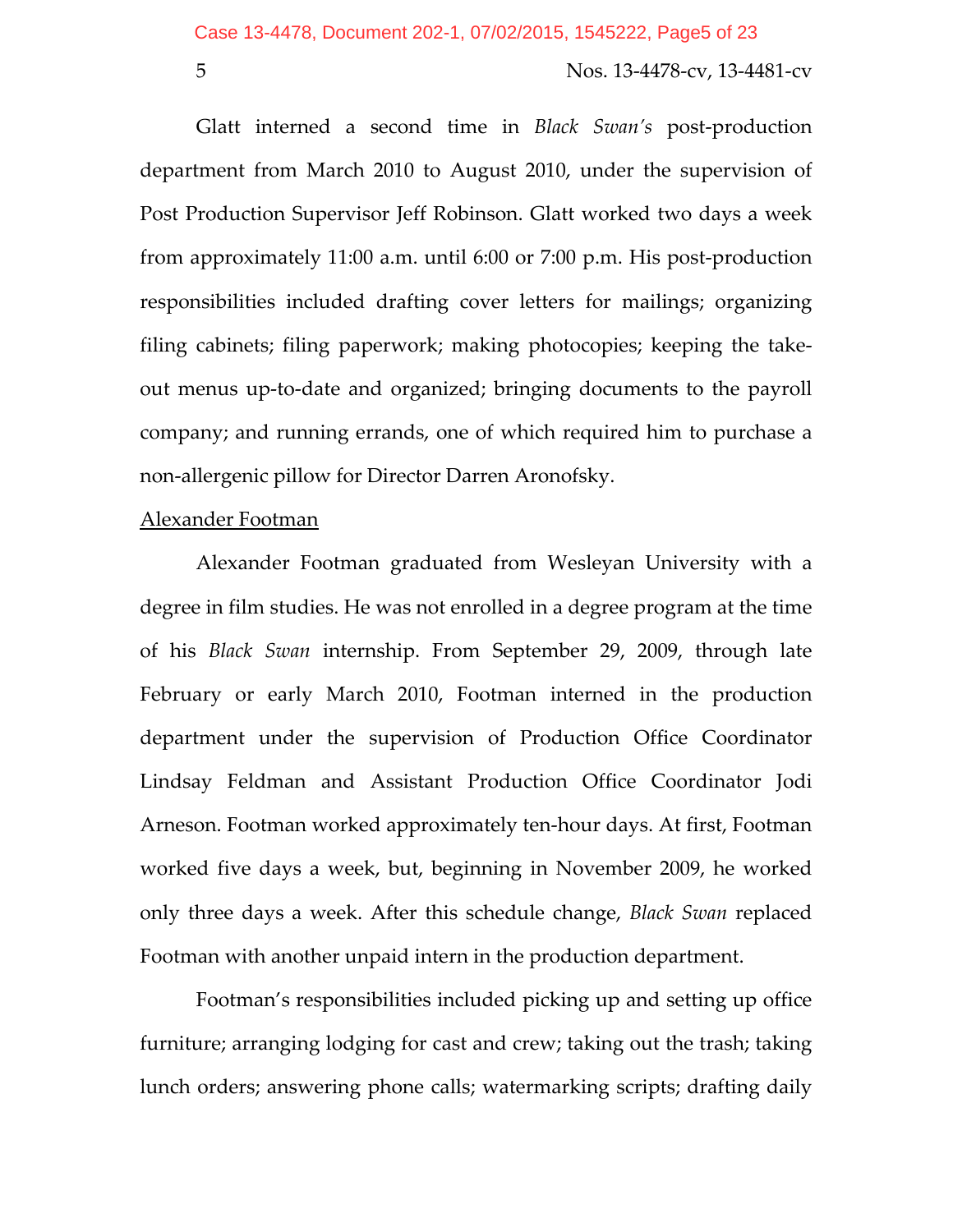call sheets; photocopying; making coffee; making deliveries to and from the film production set, rental houses, and the payroll office; accepting deliveries; admitting guests to the office; compiling lists of local vendors; breaking down, removing, and selling office furniture and supplies at the end of production; internet research; sending invitations to the wrap party; and other similar tasks and errands, including bringing tea to Aronofsky and dropping off a DVD of *Black Swan* footage at Aronofsky's apartment.

## <u>Eden Antalik</u>

Eden Antalik worked as an unpaid publicity intern in Fox Searchlight's corporate office in New York from the beginning of May 2009 until the second week of August 2009. During her internship, Antalik was enrolled in a degree program at Duquesne University that required her to have an internship in order to graduate. Antalik was supposed to receive credit for her internship at Fox Searchlight, but, for reasons that are unclear from the record, she never actually received the credit.

Antalik began work each morning around 8:00 a.m. by assembling a brief, referred to as "the breaks," summarizing mentions of various Fox Searchlight films in the media. She also made travel arrangements, organized catering, shipped documents, and set up rooms for press events. **Prior Proceedings** 

On October 19, 2012, plaintiffs filed their first amended class complaint seeking unpaid minimum wages and overtime for themselves and all others similarly situated. Thereafter, Glatt and Footman abandoned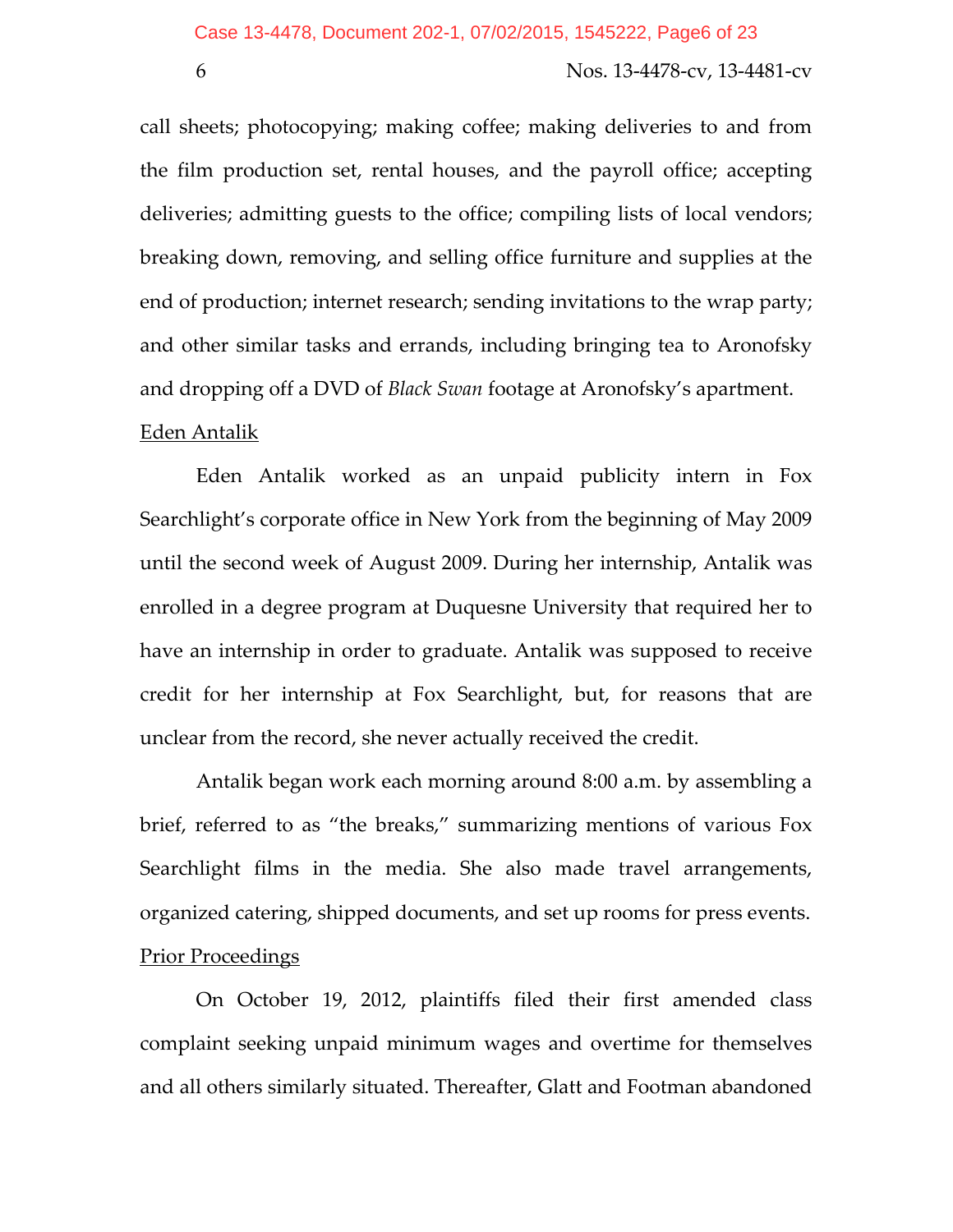their class claims and proceeded as individuals. After discovery, Glatt and Footman moved for partial summary judgment, contending that they were employees under the FLSA and NYLL. The defendants cross‐moved for summary judgment claiming that Glatt and Footman were not employees under either statute. At about the same time, Antalik moved to certify a class of New York State interns working at certain Fox divisions and a nationwide FLSA collective of interns working at those same divisions.

On June 11, 2013, the district court concluded that Glatt and Footman had been improperly classified as unpaid interns rather than employees and granted their partial motion for summary judgment. The district court also granted Antalik's motions to certify the class of New York interns and to conditionally certify the nationwide FLSA collective.

On September 17, 2013, the district court, acting on defendants' motion, certified its order for immediate appeal under 28 U.S.C. § 1292(b). On November 26, 2013, we granted defendants' petition for leave to file an interlocutory appeal from the district court's orders. For the reasons that follow, we vacate the district court's orders and remand.

#### **DISCUSSION**

At its core, this interlocutory appeal raises the broad question of under what circumstances an unpaid intern must be deemed an "employee" under the FLSA and therefore compensated for his work. That broad question underlies our answers to the three specific questions on appeal. First, did the district court apply the correct standard in evaluating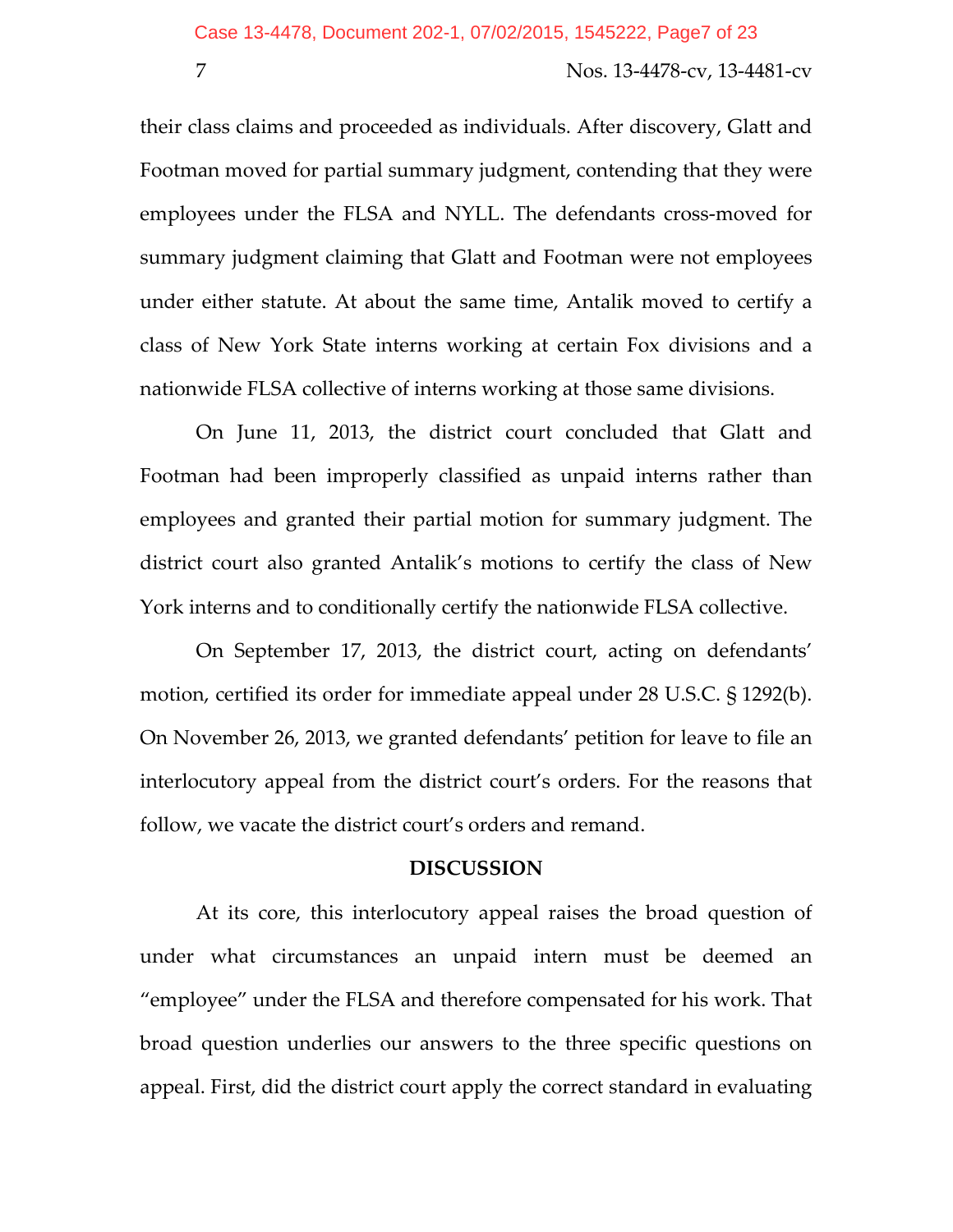whether Glatt and Footman were employees, and, if so, did it reach the correct result? Second, did the district court err by certifying Antalik's class of New York interns? Third, did the district court err by conditionally certifying Antalik's nationwide collective?

# **I. Glatt's and Footman's Employment Status**

We review the district court's order granting partial summary judgment to Glatt and Footman de novo. *See Velez v. Sanchez*, 693 F.3d 308, 313‐14 (2d Cir. 2012). Summary judgment is appropriate only if, drawing all reasonable inferences in favor of the nonmoving party, there is no genuine issue of material fact and the moving party is entitled to judgment as a matter of law. *Id.* at 314.

With certain exceptions not relevant here, the FLSA requires employers to pay all employees a specified minimum wage, and overtime of time and one‐half for hours worked in excess of forty hours per week. 29 U.S.C. §§ 206‐07. NYLL requires the same, except that it specifies a higher wage rate than the federal minimum. *See* N.Y. Labor Law § 652. An employee cannot waive his right to the minimum wage and overtime pay because waiver "would nullify the purposes of the [FLSA] and thwart the legislative policies it was designed to effectuate." *Barrentine v. Arkansas‐ Best Freight Sys., Inc.*, 450 U.S. 728, 740 (1981) (internal quotation marks omitted); *see also Tony & Susan Alamo Found. v. Secʹy of Labor*, 471 U.S. 290, 302 (1985) (exceptions to coverage under the FLSA affect more people than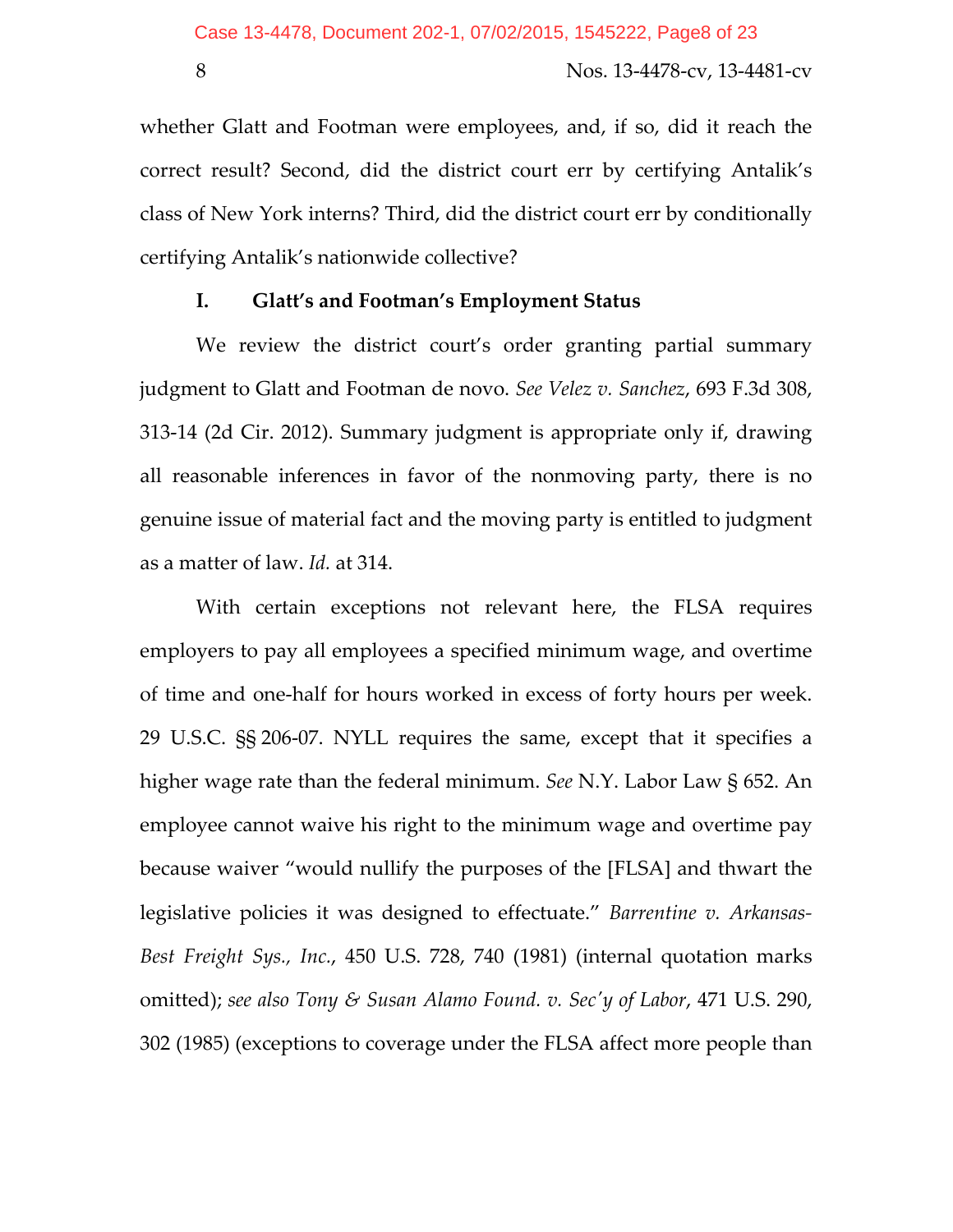those workers directly at issue because exceptions are "likely to exert a general downward pressure on wages in competing businesses").

The strictures of both the FLSA and NYLL apply only to employees. The FLSA unhelpfully defines "employee" as an "individual employed by an employer." 29 U.S.C. § 203(e)(1). "Employ" is defined as "to suffer or permit to work." *Id.* § 203(g). New York likewise defines "employee" as "any individual employed, suffered or permitted to work by an employer." 12 N.Y.C.R.R. § 142‐2.14(a). Because the statutes define "employee" in nearly identical terms, we construe the NYLL definition as the same in substance as the definition in the FLSA. *See Zheng v. Liberty Apparel Co.*, 355 F.3d 61, 78 (2d Cir. 2003).

The Supreme Court has yet to address the difference between unpaid interns and paid employees under the FLSA. In 1947, however, the Court recognized that unpaid railroad brakemen trainees should not be treated as employees, and thus that they were beyond the reach of the FLSA's minimum wage provision. *See Walling v. Portland Terminal Co.*, 330 U.S. 148 (1947). The Court adduced several facts. First, the brakemen‐ trainees at issue did not displace any regular employees, and their work did not expedite the employer's business. *Id.* at 149‐50. Second, the brakemen‐trainees did not expect to receive any compensation and would not necessarily be hired upon successful completion of the course. *See id.* at 150. Third, the training course was similar to one offered by a vocational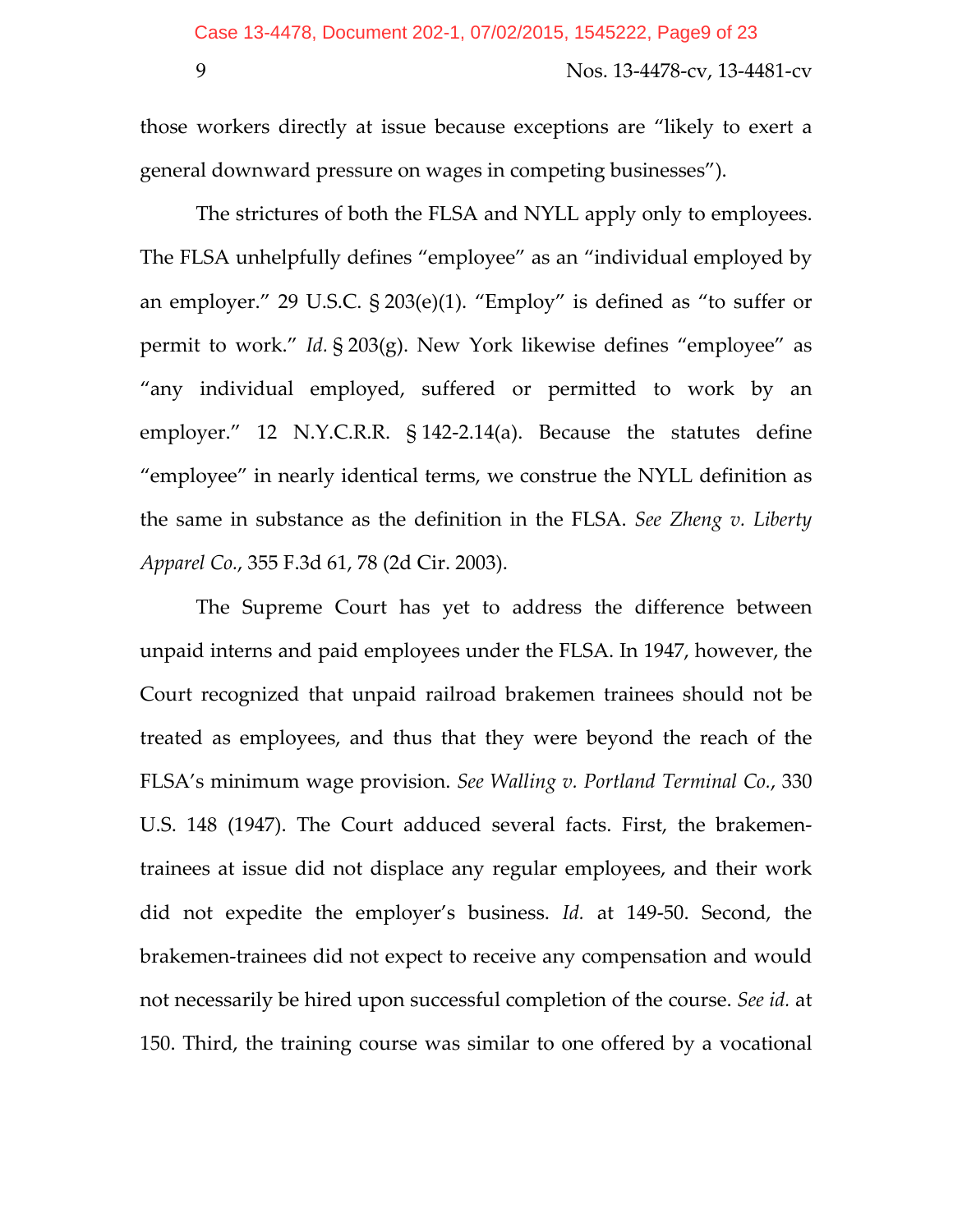school. *Id.* at 152. Finally, the employer received no immediate advantage from the work done by the trainees. *Id.* at 153.

In 1967, the Department of Labor ("DOL") issued informal guidance on trainees as part of its Field Operations Handbook. The guidance enumerated six criteria and stated that the trainee is not an employee only if all of the criteria were met. *See* DOL, Wage & Hour Div., Field Operations Handbook, Ch. 10, ¶ 10b11 (Oct. 20, 1993), *available at* http://www.dol.gov/whd/FOH/FOH\_Ch10.pdf. In 2010, the DOL published similar guidance for unpaid interns working in the for‐profit private sector. This Intern Fact Sheet provides that an employment relationship does not exist if all of the following factors apply:

1. The internship, even though it includes actual operation of the facilities of the employer, is similar to training which would be given in an educational environment;

2. The internship experience is for the benefit of the intern;

3. The intern does not displace regular employees, but works under close supervision of existing staff;

4. The employer that provides the training derives no immediate advantage from the activities of the intern; and on occasion its operations may actually be impeded;

5. The intern is not necessarily entitled to a job at the conclusion of the internship; and

6. The employer and the intern understand that the intern is not entitled to wages for the time spent in the internship.

DOL, Wage & Hour Div., Fact Sheet #71, Internship Programs Under The

Fair Labor Standards Act (April 2010), *available at* http://www.dol.gov/whd/regs/compliance/whdfs71.pdf.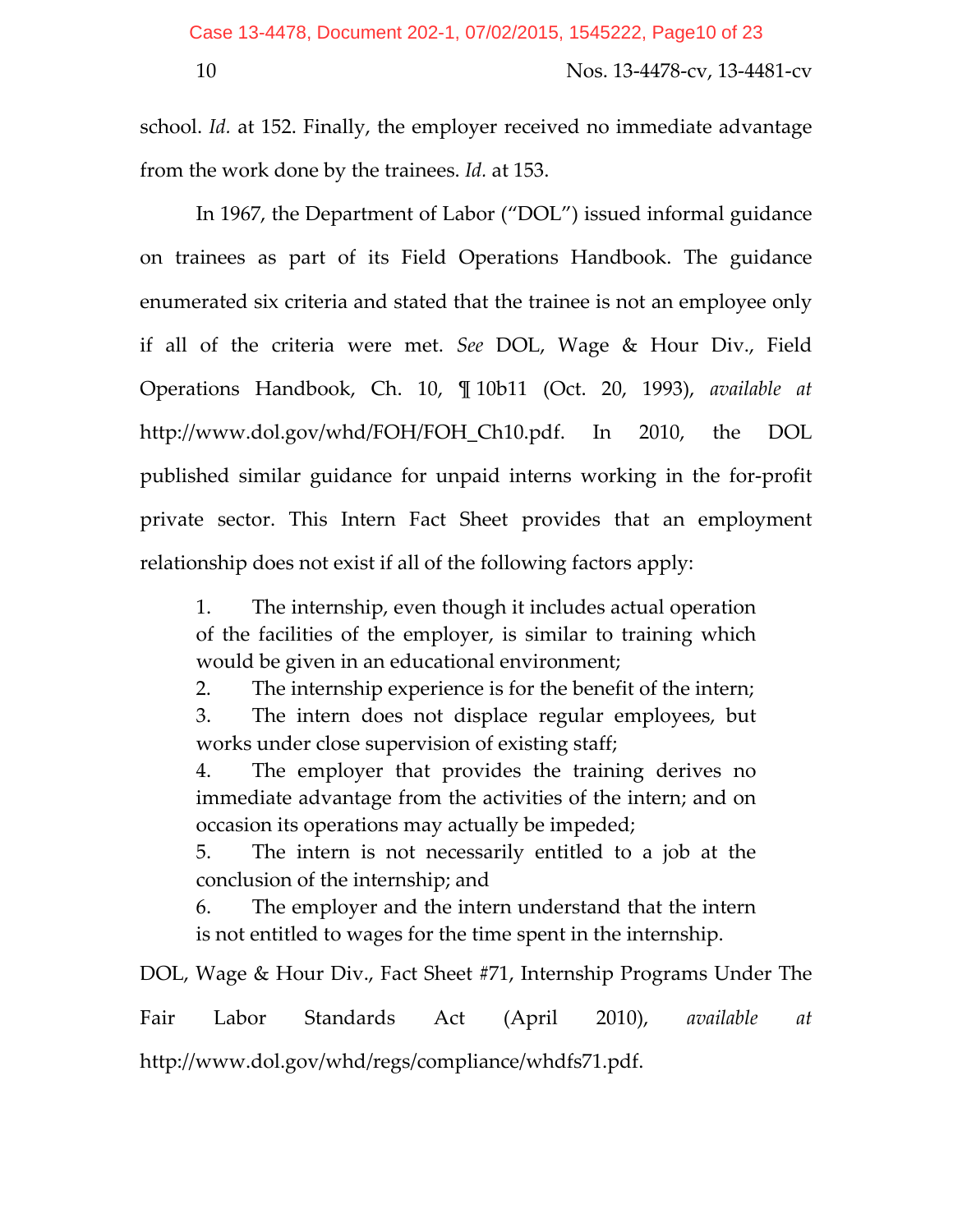$\overline{\phantom{a}}$ 

#### 11 Nos. 13‐4478‐cv, 13‐4481‐cv

The district court evaluated Glatt's and Footman's employment using a version of the DOL's six‐factor test. However, the district court, unlike the DOL, did not explicitly require that all six factors be present to establish that the intern is not an employee and instead balanced the factors. The district court found that the first four factors weighed in favor of finding that Glatt and Footman were employees and the last two factors favored finding them to be trainees. As a result, the district court concluded that Glatt and Footman had been improperly classified as unpaid interns and granted their motion for partial summary judgment.

The specific issue we face—when is an unpaid intern entitled to compensation as an employee under the FLSA?—is a matter of first impression in this Circuit. When properly designed, unpaid internship programs can greatly benefit interns. For this reason, internships are widely supported by educators and by employers looking to hire well‐ trained recent graduates.1 However, employers can also exploit unpaid interns by using their free labor without providing them with an appreciable benefit in education or experience. Recognizing this concern, all parties agree that there are circumstances in which someone who is labeled an unpaid intern is actually an employee entitled to compensation under the FLSA. All parties also agree that there are circumstances in

<sup>1</sup> *See, e.g.*, Nat'l Ass'n of Colleges & Emp'rs, Position Statement: U.S. Internships (July 2011), *available at* http://www.naceweb.org /advocacy/position‐ statements/united‐states‐internships.aspx ("NACE, Position Statement").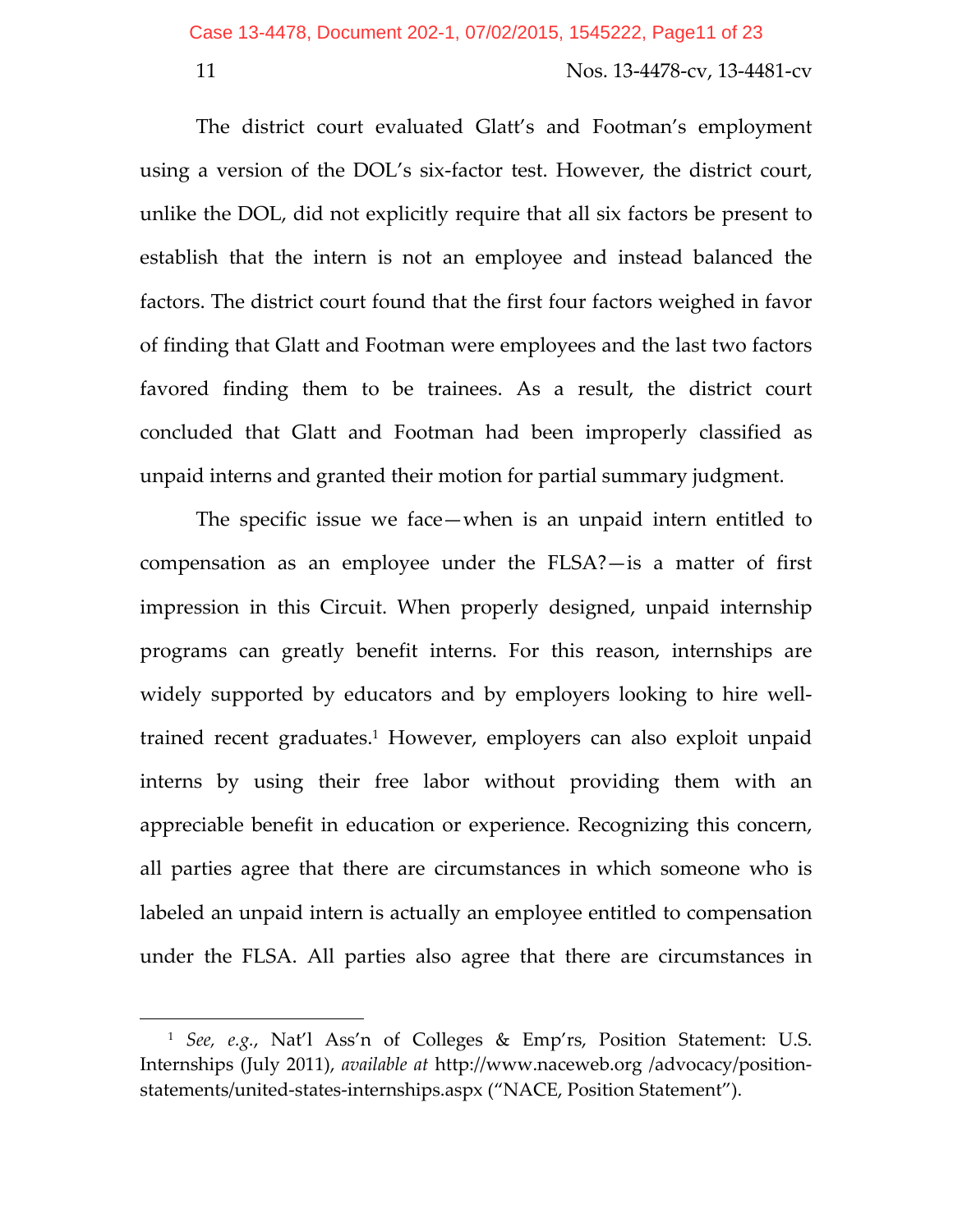which unpaid interns are not employees under the FLSA. They do not agree on what those circumstances are or what standard we should use to identify them.

The plaintiffs urge us to adopt a test whereby interns will be considered employees whenever the employer receives an immediate advantage from the interns' work. Plaintiffs argue that focusing on any immediate advantage that accrues to the employer is appropriate because, in their view, the Supreme Court in *Portland Terminal* rested its holding on the finding that the brakemen trainees provided no immediate advantage to the employer.

The defendants urge us to adopt a more nuanced primary beneficiary test. Under this standard, an employment relationship is created when the tangible and intangible benefits provided to the intern are greater than the intern's contribution to the employer's operation. They argue that the primary beneficiary test best reflects the economic realities of the relationship between intern and employer. They further contend that a primary beneficiary test that considers the totality of the circumstances is in accordance with how we decide whether individuals are employees in other circumstances.

DOL, appearing as amicus curiae in support of the plaintiffs, defends the six factors enumerated in its Intern Fact Sheet and its requirement that every factor be present before the employer can escape its obligation to pay the worker. DOL argues (1) that its views on employee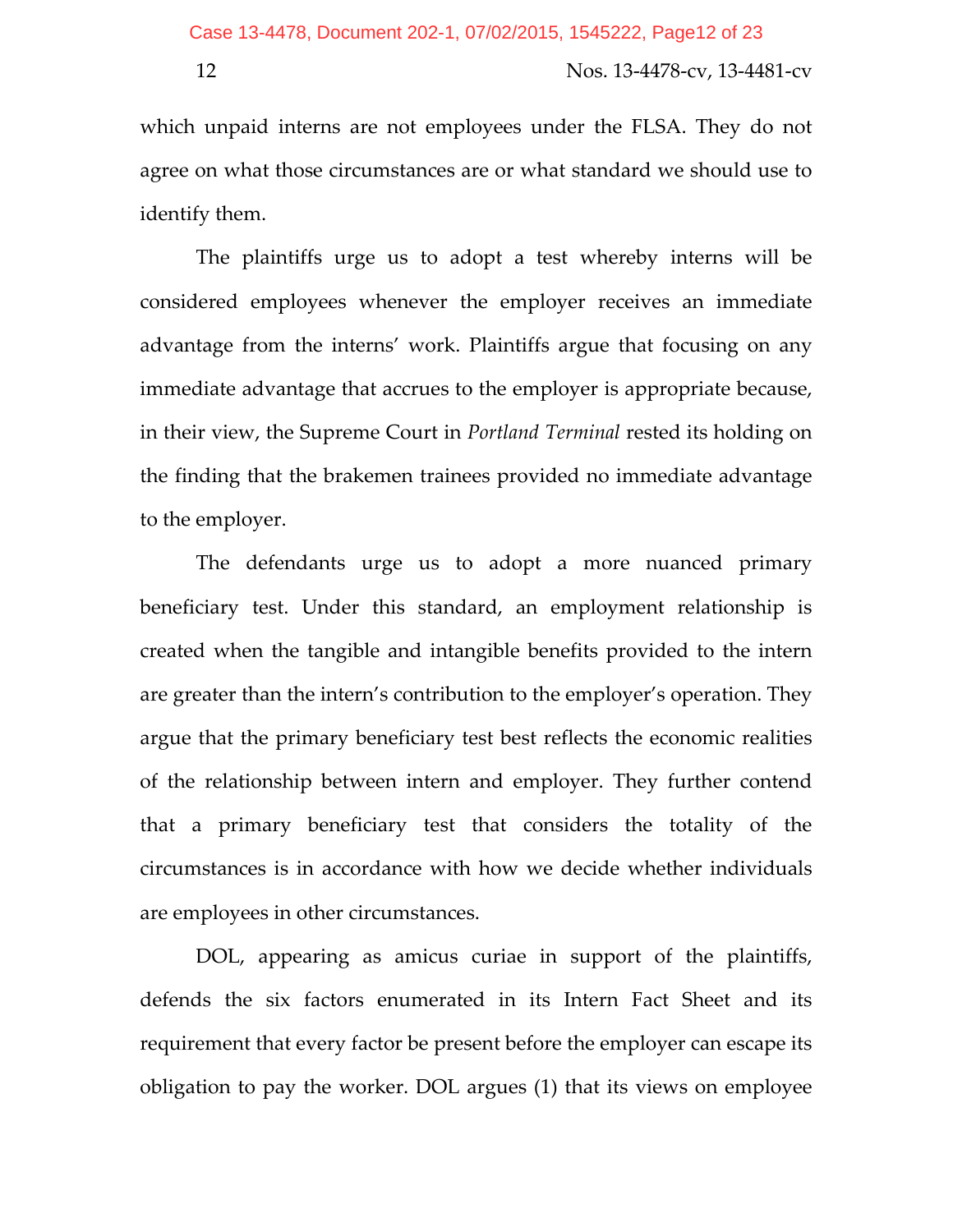status are entitled to deference because it is the agency charged with administering the FLSA and (2) that we should use the six factors because they come directly from *Portland Terminal*.

We decline DOL's invitation to defer to the test laid out in the Intern Fact Sheet. As DOL makes clear in its brief, its six‐part test is essentially a distillation of the facts discussed in *Portland Terminal*. DOL Br. at 11‐12, 21. Unlike an agency's interpretation of ambiguous statutory terms or its own regulations, "an agency has no special competence or role in interpreting a judicial decision." *State of N.Y. v. Shalala*, 119 F.3d 175, 180 (2d Cir. 1997). And as DOL concedes, DOL Br. at 21, this interpretation is entitled, at most, to *Skidmore* deference to the extent we find it persuasive. *See Skidmore v. Swift & Co.*, 323 U.S. 134, 140 (1944) (the weight given to the Administrator's judgment depends on "all those factors which give it power to persuade"). Because the DOL test attempts to fit *Portland Terminal's* particular facts to all workplaces, and because the test is too rigid for our precedent to withstand, *see, e.g.*, *Velez*, 693 F.3d at 326, we do not find it persuasive, and we will not defer to it.

Instead, we agree with defendants that the proper question is whether the intern or the employer is the primary beneficiary of the relationship. The primary beneficiary test has two salient features. First, it focuses on what the intern receives in exchange for his work. *See Portland Terminal*, 330 U.S. at 152 (focusing on the trainee's interests). Second, it also accords courts the flexibility to examine the economic reality as it exists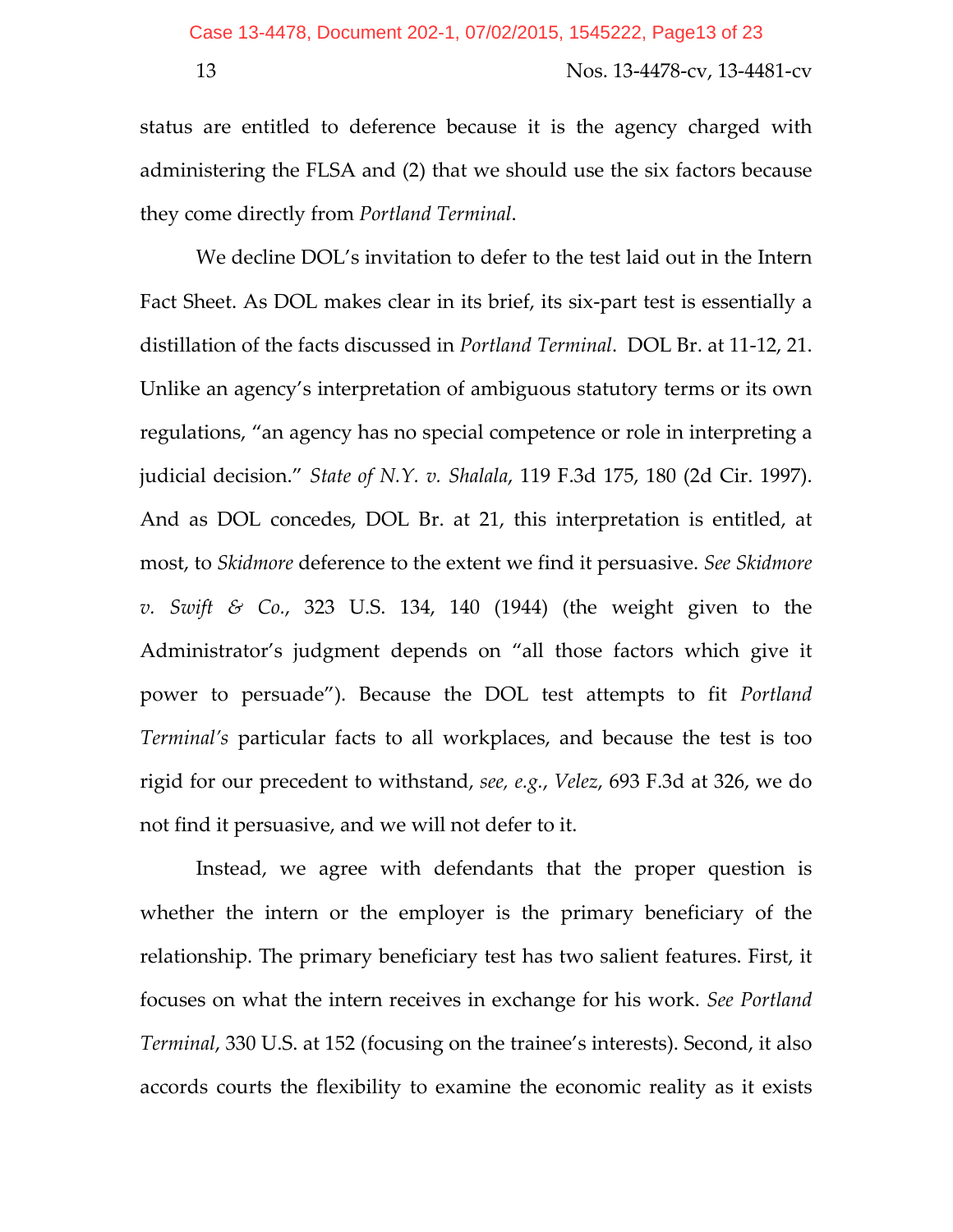$\overline{\phantom{a}}$ 

14 Nos. 13‐4478‐cv, 13‐4481‐cv

between the intern and the employer. *See Barfield v. N.Y.C. Health & Hosps. Corp.*, 537 F.3d 132, 141‐42 (2d Cir. 2008) (employment for FLSA purposes is "a flexible concept to be determined on a case‐by‐case basis by review of the totality of the circumstances").

Although the flexibility of the primary beneficiary test is primarily a virtue, this virtue is not unalloyed. The defendants' conception of the primary beneficiary test requires courts to weigh a diverse set of benefits to the intern against an equally diverse set of benefits received by the employer without specifying the relevance of particular facts. *Cf. Brown v. N.Y.C. Dep't of Educ.*, 755 F.3d 154, 163 (2d Cir. 2014) ("While our ultimate determination [of employment status] is based on the totality of circumstances, our discussion necessarily focuses on discrete facts relevant to particular statutory and regulatory criteria." (internal citation omitted)).

In somewhat analogous contexts, we have articulated a set of nonexhaustive factors to aid courts in determining whether a worker is an employee for purposes of the FLSA. *See, e.g.*, *Velez*, 693 F.3d at 330 (domestic workers); *Brock v. Superior Care, Inc.*, 840 F.2d 1054, 1058‐59 (2d Cir. 1988) (independent contractors). In the context of unpaid internships,2 we think a non‐exhaustive set of considerations should include:

1. The extent to which the intern and the employer clearly understand that there is no expectation of compensation. Any

<sup>2</sup> Like the parties and amici, we limit our discussion to internships at for‐ profit employers.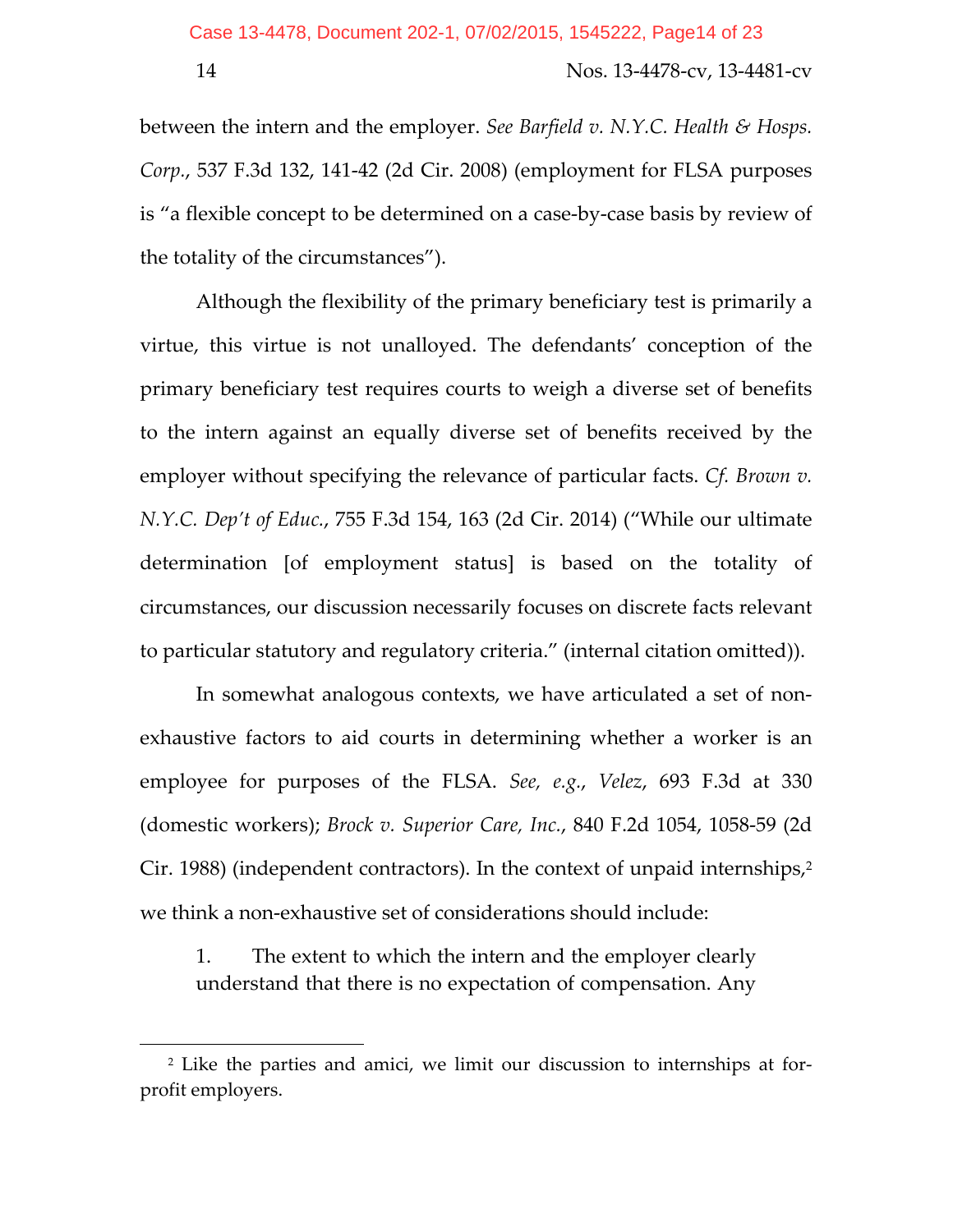promise of compensation, express or implied, suggests that the intern is an employee—and vice versa.

2. The extent to which the internship provides training that would be similar to that which would be given in an educational environment, including the clinical and other hands‐on training provided by educational institutions.

3. The extent to which the internship is tied to the intern's formal education program by integrated coursework or the receipt of academic credit.

4. The extent to which the internship accommodates the intern's academic commitments by corresponding to the academic calendar.

5. The extent to which the internship's duration is limited to the period in which the internship provides the intern with beneficial learning.

6. The extent to which the intern's work complements, rather than displaces, the work of paid employees while providing significant educational benefits to the intern.

7. The extent to which the intern and the employer understand that the internship is conducted without entitlement to a paid job at the conclusion of the internship.

Applying these considerations requires weighing and balancing all of the circumstances. No one factor is dispositive and every factor need not point in the same direction for the court to conclude that the intern is not an employee entitled to the minimum wage. In addition, the factors we specify are non-exhaustive—courts may consider relevant evidence beyond the specified factors in appropriate cases.

This flexible approach is faithful to *Portland Terminal*. Nothing in the Supreme Court's decision suggests that any particular fact was essential to its conclusion or that the facts on which it relied would have the same relevance in every workplace. *See Portland Terminal*, 330 U.S. at 150‐53; *see*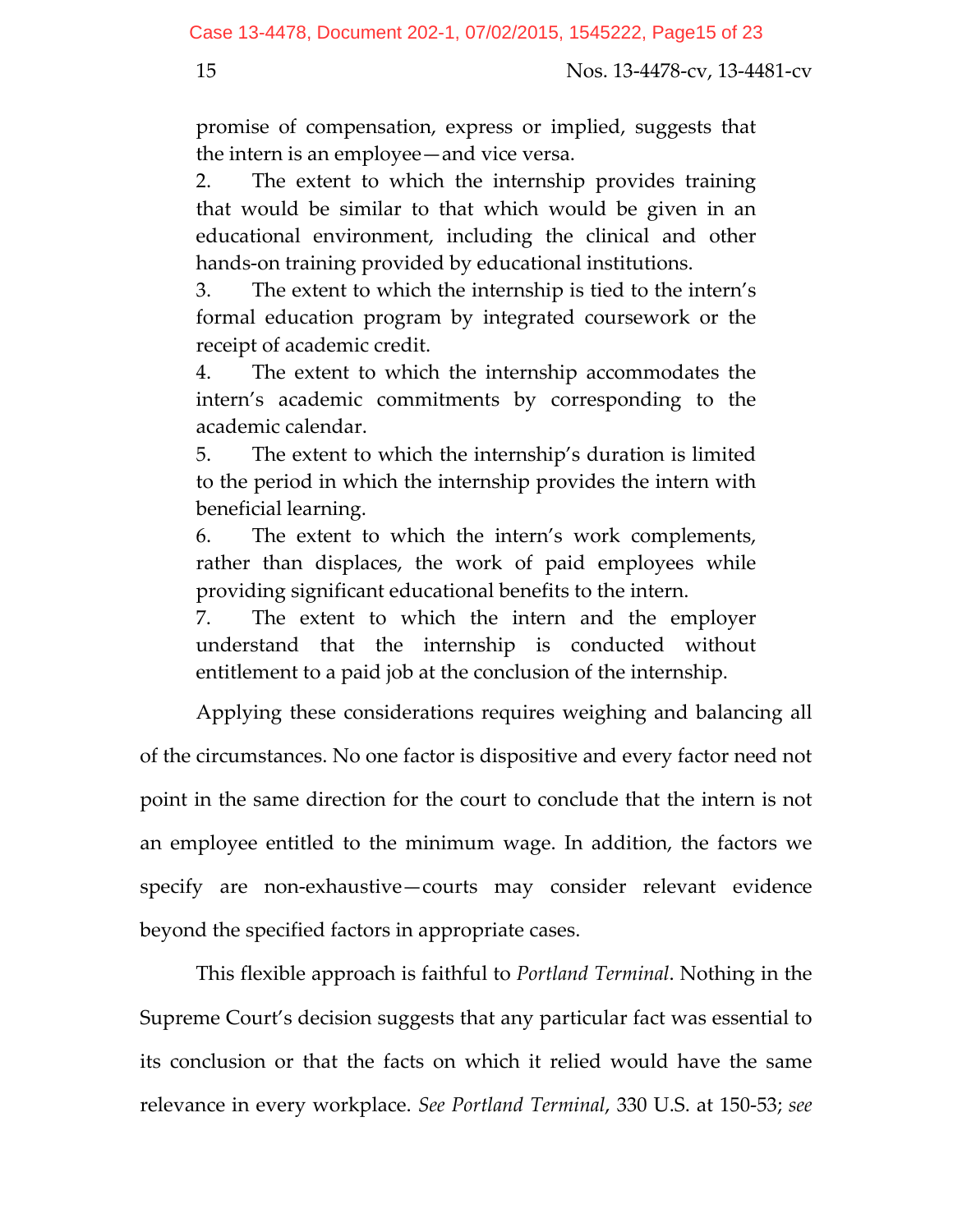$\overline{\phantom{a}}$ 

16 Nos. 13‐4478‐cv, 13‐4481‐cv

*also Solis v. Laurelbrook Sanitarium & Sch., Inc.*, 642 F.3d 518, 526 n.2 (6th Cir. 2011) ("While the Court's recitation of the facts [in *Portland Terminal*] included those that resemble the Secretary's six factors, the Court gave no indication that such facts must be present in future cases to foreclose an employment relationship." (internal citation omitted)).

The approach we adopt also reflects a central feature of the modern internship—the relationship between the internship and the intern's formal education. The purpose of a bona‐fide internship is to integrate classroom learning with practical skill development in a real‐world setting,3 and, unlike the brakemen at issue in *Portland Terminal*, all of the plaintiffs were enrolled in or had recently completed a formal course of post‐secondary education. By focusing on the educational aspects of the internship, our approach better reflects the role of internships in today's economy than the DOL factors, which were derived from a 68‐year old Supreme Court decision that dealt with a single training course offered to prospective railroad brakemen.

In sum, we agree with the defendants that the proper question is whether the intern or the employer is the primary beneficiary of the relationship, and we propose the above list of non‐exhaustive factors to aid courts in answering that question. The district court limited its review to

<sup>3</sup> *See, e.g.*, NACE, Position Statement (defining the internship as "form of experiential learning that integrates knowledge and theory learned in the classroom with practical application and skills development in a professional setting").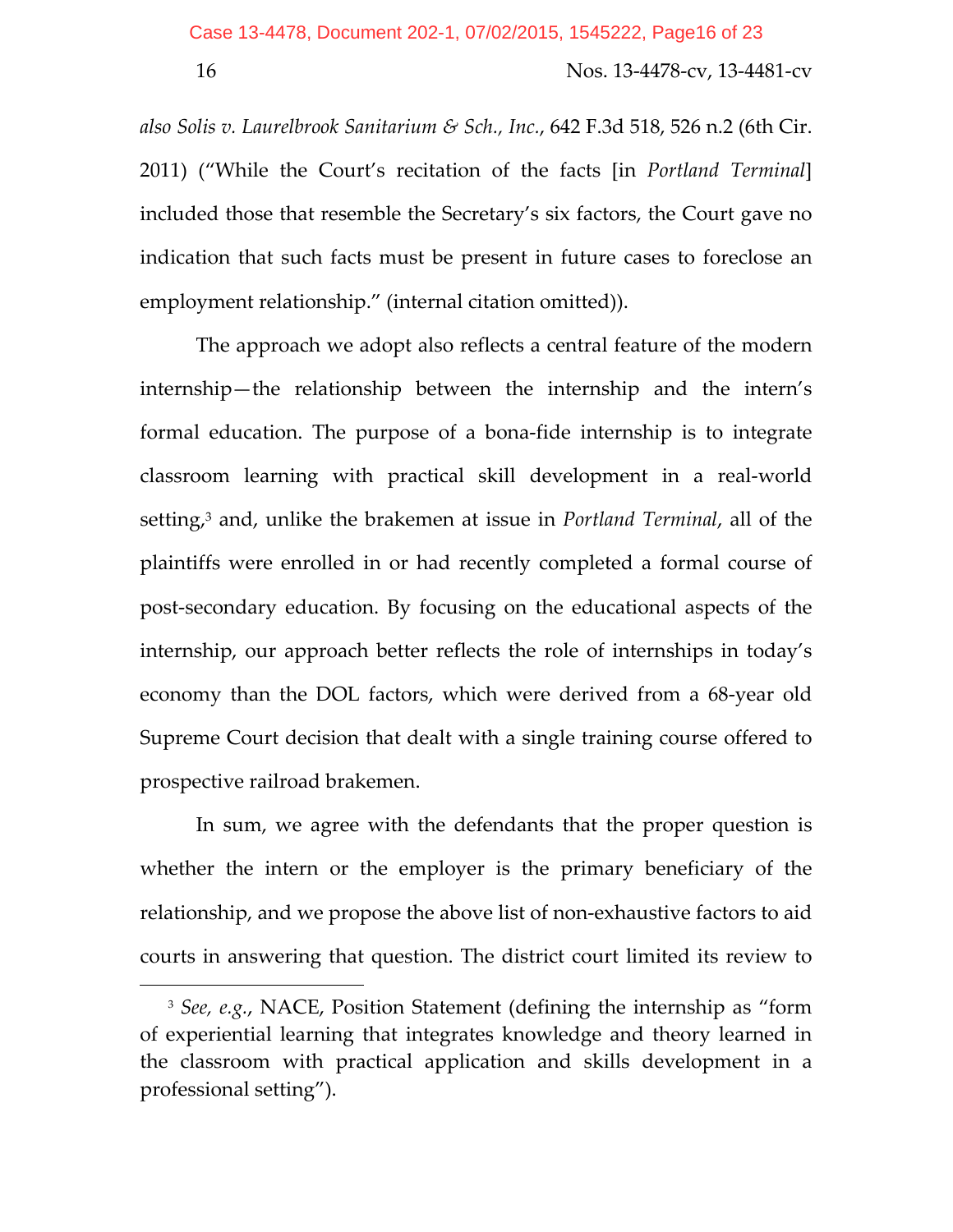the six factors in DOL's Intern Fact Sheet. Therefore, we vacate the district court's order granting partial summary judgment to Glatt and Footman and remand for further proceedings. On remand, the district court may, in its discretion, permit the parties to submit additional evidence relevant to the plaintiffs' employment status, such as evidence on Glatt's and Footman's formal education. Of course, we express no opinion with respect to the outcome of any renewed motions for summary judgment the parties might make based on the primary beneficiary test we have set forth.

# **II. Antalik's Motion to Certify the New York Class**

We turn now to the defendants' appeal of the district court's order certifying Antalik's proposed class. We review the district court's class certification ruling for abuse of discretion and the conclusions of law that informed its decision to grant certification de novo. *See Parker v. Time Warner Entmʹt Co.*, 331 F.3d 13, 18 (2d Cir. 2003).

Antalik moved to certify the following class:

All individuals who had unpaid internships between September 28, 2005 and September 1, 2010 with one or more of the following divisions of FEG [Fox Entertainment Group]: Fox Filmed Entertainment, Fox Group, Fox Networks Group, and Fox Interactive Media (renamed News Corp. Digital Media).

Pls.' Mot. For Class Cert. 19, Doc. No. 104.

Antalik bore the burden of showing that her proposed class satisfied

Rule 23's requirements of: (1) numerosity; (2) commonality; (3) typicality;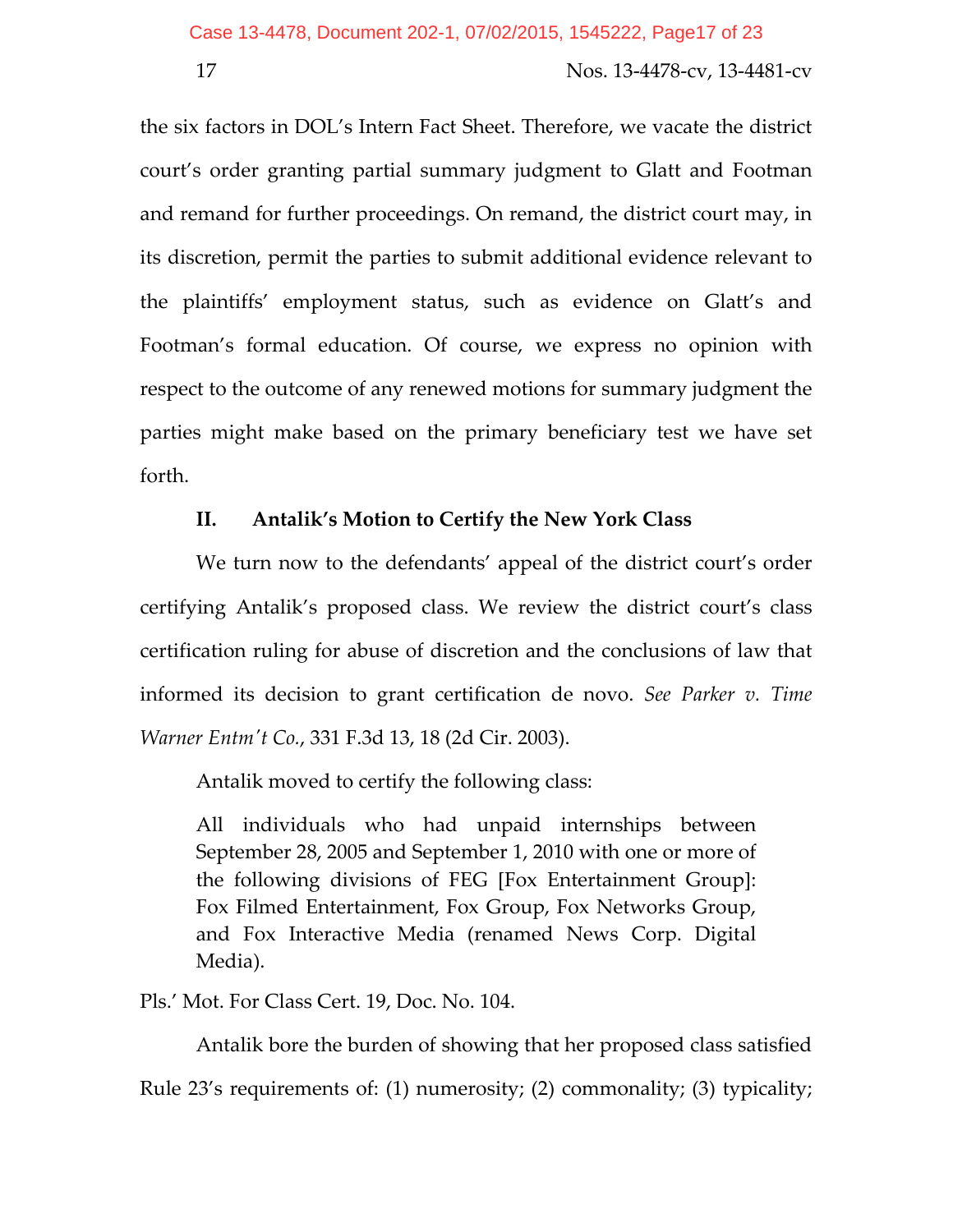and (4) adequacy of representation. *See* Fed. R. Civ. P. 23(a)(1‐4). Because Antalik moved to certify the class pursuant to Rule 23(b)(3), she was also required to show that "questions of law or fact common to class members predominate over any questions affecting only individual members, and that a class action is superior to other available methods for fairly and efficiently adjudicating the controversy." *See* Fed R. Civ. P. 23(b)(3). "The predominance requirement is satisfied if resolution of some of the legal or factual questions that qualify each class member's case as a genuine controversy can be achieved through generalized proof, and if these particular issues are more substantial than the issues subject only to individualized proof." *In re U.S. Foodservice Inc. Pricing Litig.*, 729 F.3d 108, 118 (2d Cir. 2013) (internal quotation marks omitted).

The district court found that common questions pertaining to liability could be answered by evidence tending to show that interns were recruited to help with busy periods, that they displaced paid employees, and that Fox employees overseeing internships did not believe they complied with the law. Because "common questions of liability predominate over individual calculations of damages," the district court concluded that Antalik had satisfied her burden to establish predominance. S.A. 33‐34.

On appeal, the defendants argue the district court erred by concluding that Antalik demonstrated predominance because it misconstrued our standards for determining when common questions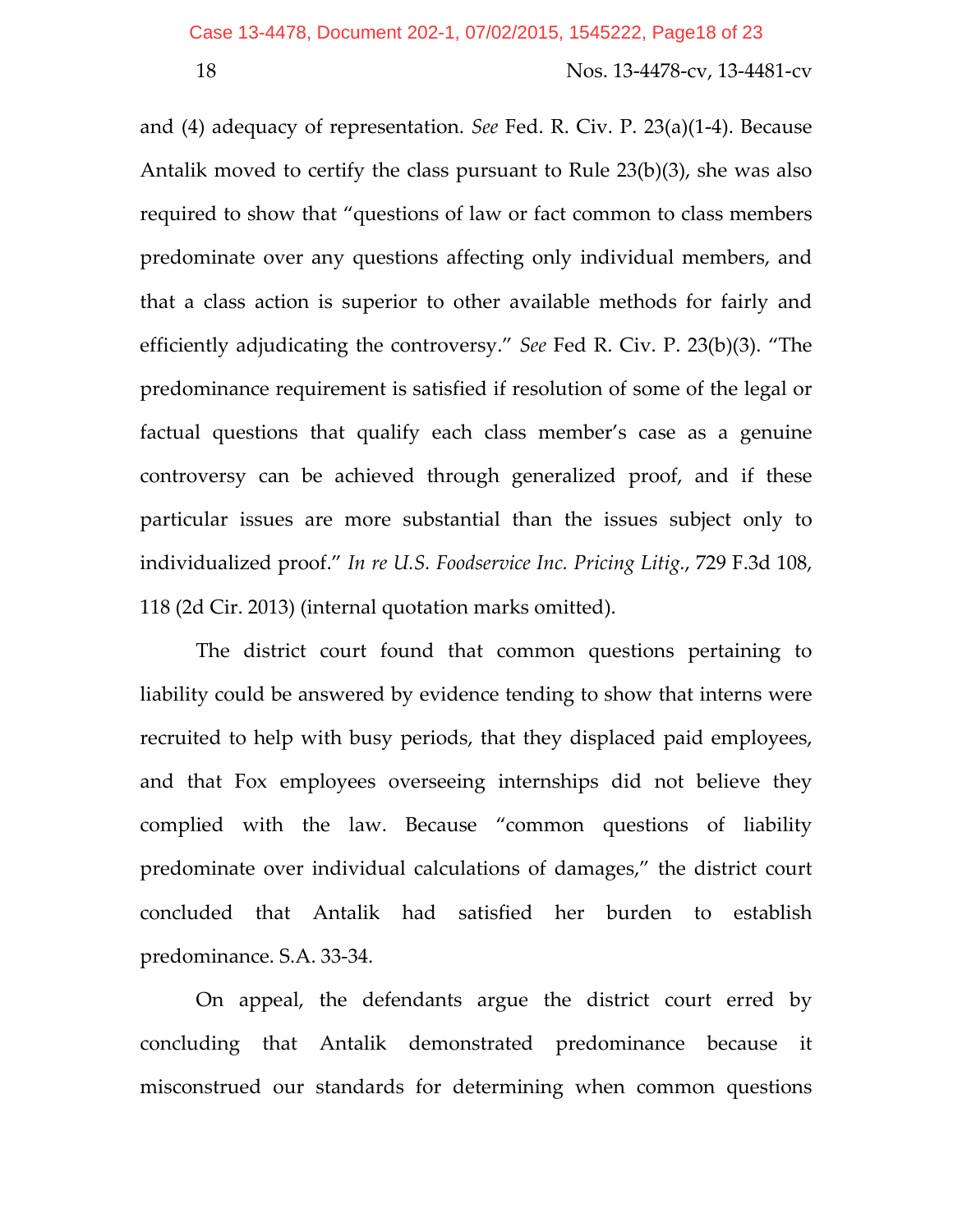$\overline{\phantom{a}}$ 

#### 19 Nos. 13‐4478‐cv, 13‐4481‐cv

predominate over individual ones. We agree and therefore vacate the district court's order certifying Antalik's class.<sup>4</sup>

Antalik points to evidence, relied on by the district court, suggesting that the defendants sometimes used unpaid interns in place of paid employees. Such evidence is relevant but not sufficient to answer the question of whether each intern was an employee entitled to compensation under the FLSA. As our previous discussion of the proper test indicates, the question of an intern's employment status is a highly individualized inquiry. Antalik's common evidence will not help to answer whether a given internship was tied to an education program, whether and what type of training the intern received, whether the intern continued to work beyond the primary period of learning, or the many other questions that are relevant to each class member's case. Moreover, defendants' undisputed evidence demonstrated that the various internship programs it offered differed substantially across the many departments and four Fox divisions included in the proposed class.

In sum, even if Antalik established that Fox had a policy of replacing paid employees with unpaid interns, it would not necessarily mean that every Fox intern was likely to prevail on her claim that she was an FLSA employee under the primary beneficiary test, the most important issue in

<sup>4</sup> In light of this disposition, we need not consider defendants' arguments related to commonality. *See Myers v. Hertz Corp.*, 624 F.3d 537, 548 (2d Cir. 2010).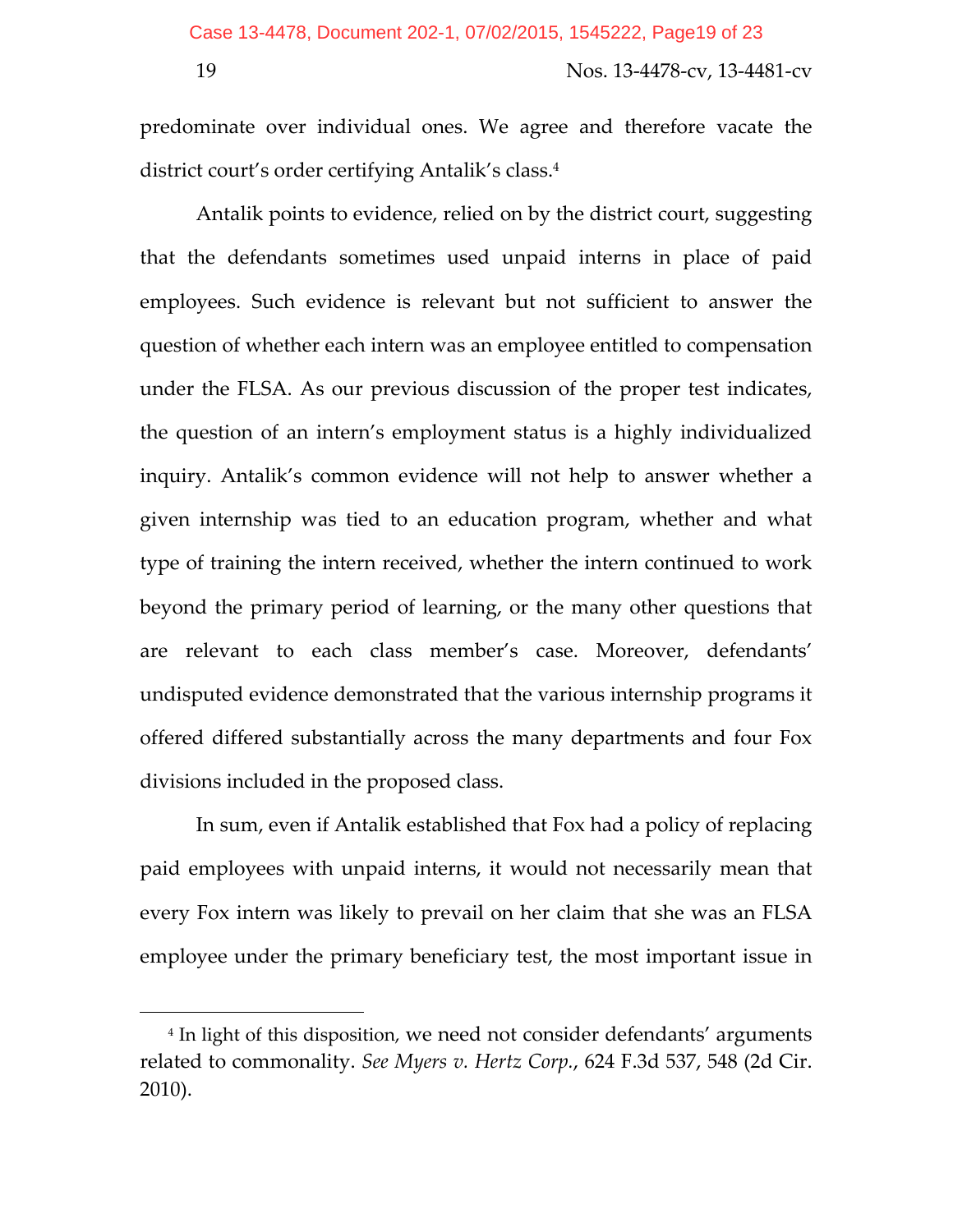$\overline{a}$ 

20 Nos. 13‐4478‐cv, 13‐4481‐cv

each case. Thus, assuming some questions may be answered with generalized proof, they are not more substantial than the questions requiring individualized proof. *See, e.g.*, *Myers v. Hertz Corp.*, 624 F.3d 537, 548 (2d Cir. 2010) (district court did not abuse its discretion by denying certification of a class of store managers where determination of whether managers were exempt under the FLSA would be resolved only "by examining the employees' actual job characteristics and duties"); *In re Wells Fargo Home Mortgage Overtime Pay Litig.*, 571 F.3d 953, 958‐59 (9th Cir. 2009) (district court abused its discretion by certifying a class of mortgage consultants because employer's centralized policy of exempting consultants did not predominate over individual variation in job responsibilities).

Because the most important question in this litigation cannot be answered with generalized proof, we vacate the district court's order certifying Antalik's proposed class and remand for further proceedings consistent with this opinion.5

# **III. Antalik's Motion to Conditionally Certify the Nationwide FLSA Collective**

Finally, we turn to the defendants' appeal of the district court's order conditionally certifying Antalik's proposed nationwide FLSA

<sup>&</sup>lt;sup>5</sup> Nevertheless, although the district court's certification order was erroneous in light of the new legal standard we have announced today, we cannot foreclose the possibility that a renewed motion for class certification might succeed on remand under our revised standard.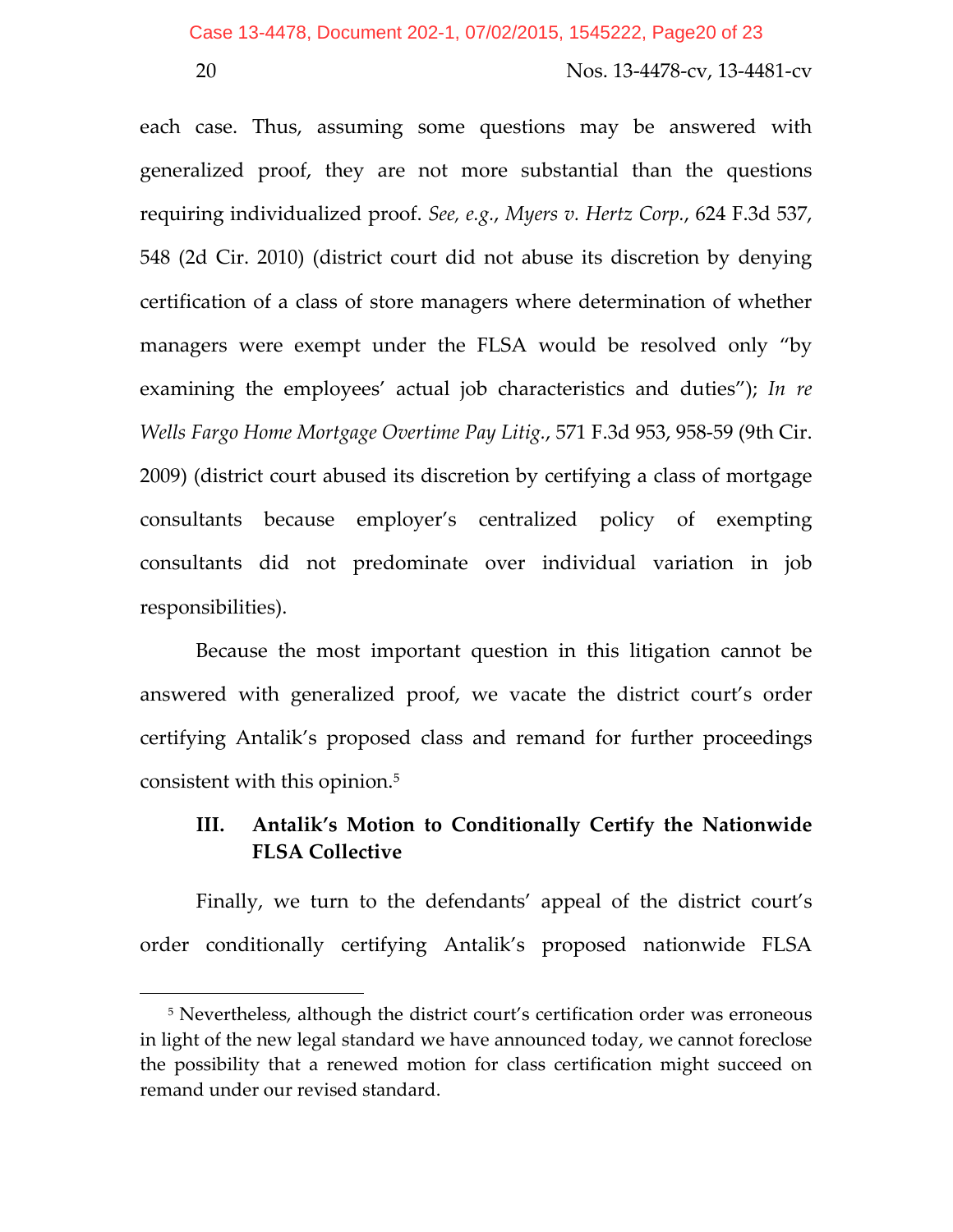collective. Like the district court's certification determination pursuant to Rule 23, we review its decision to conditionally certify an FLSA collective for abuse of discretion. *See Myers*, 624 F.3d at 554; *Morgan v. Family Dollar Stores, Inc.*, 551 F.3d 1233, 1260 (11th Cir. 2008).

The FLSA permits employees to create a collective by opting‐in to a backpay claim brought by a similarly situated employee. 29 U.S.C. § 216(b). The unique FLSA collective differs from a Rule 23 class because plaintiffs become members of the collective only after they affirmatively consent to join it. *See Genesis Healthcare Corp. v. Symczyk*, 133 S. Ct. 1523, 1530 (2013). As a result, unlike a Rule 23 class, a conditionally certified FLSA collective does not acquire an independent legal status. *Id.*

In *Myers*, we endorsed a two-step process for certifying FLSA collective actions. At step one, the district court permits a notice to be sent to potential opt‐in plaintiffs if the named plaintiffs make a modest factual showing that they and others together were victims of a common policy or plan that violated the law. 624 F.2d at 555. At step two, with the benefit of additional factual development, the district court determines whether the collective action may go forward by determining whether the opt‐in plaintiffs are in fact similarly situated to the named plaintiffs. *Id.*

Antalik moved, at step one, to conditionally certify the following nationwide collective:

All individuals who had unpaid internships between September 28, 2008 and September 1, 2010 with one or more of the following divisions of FEG: Fox Filmed Entertainment,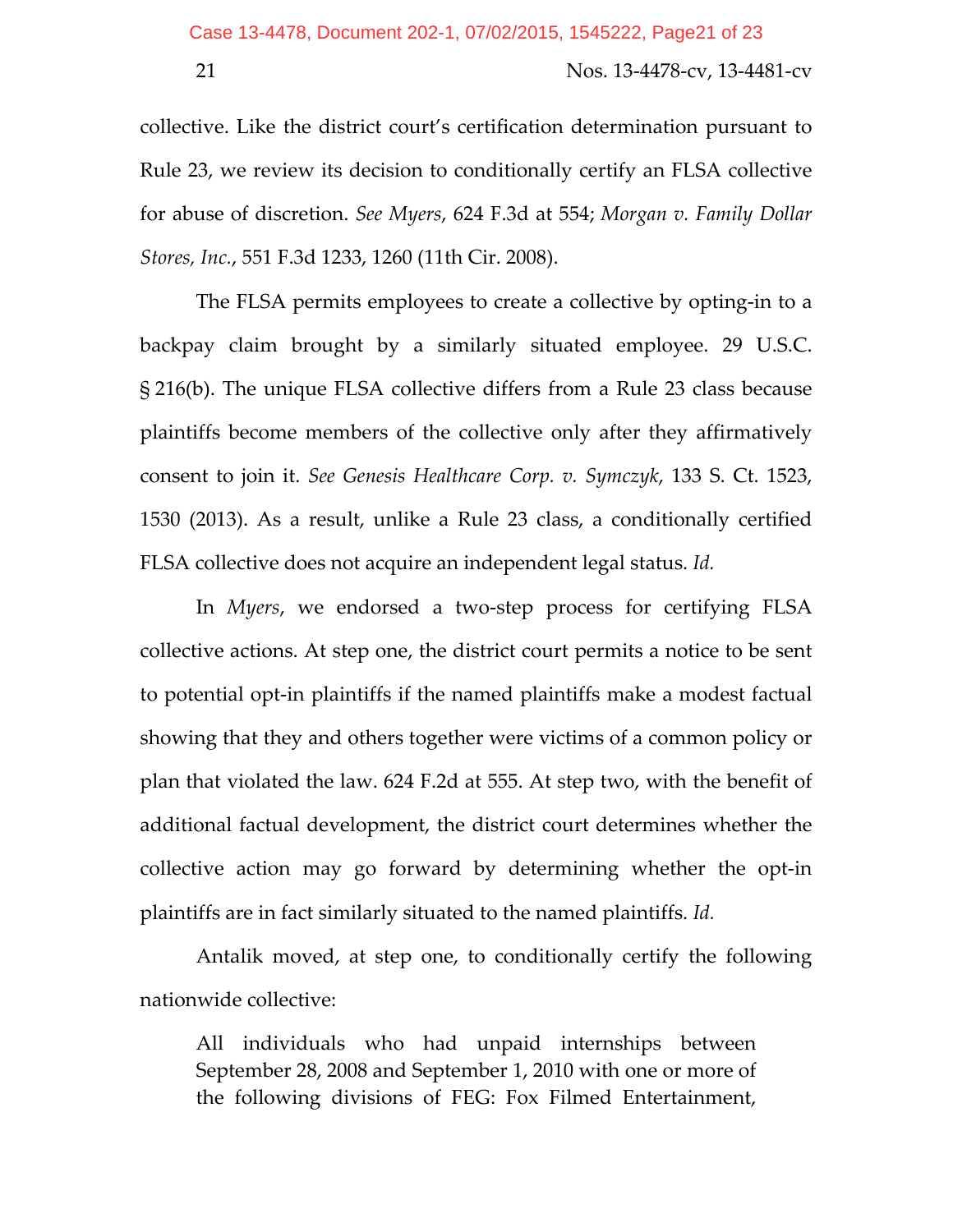$\overline{a}$ 

### 22 Nos. 13‐4478‐cv, 13‐4481‐cv

Fox Group, Fox Networks Group, and Fox Interactive Media (renamed News Corp. Digital Media).

Pls.' Mot. For Class Cert. 28, Doc. No. 104.

After some discovery had been completed, the district court, relying primarily on its analysis of commonality with respect to Antalik's Rule 23 motion, authorized plaintiffs to send the opt‐in notice because Antalik put forth generalized proof that interns were victims of a common policy to replace paid workers with unpaid interns. On defendants' motion for reconsideration, the district court narrowed the opt‐in notice to include only those individuals who held unpaid internships between January 18, 2010, and September 1, 2010, because the statute of limitations precluded claims by earlier Fox interns.

We certified for immediate review the question of whether a higher standard, urged by defendants, applies to motions to conditionally certify an FLSA collective made after discovery. We do not need to decide that question, however, because the plaintiffs in Antalik's proposed collective are not similarly situated even under the minimal pre-discovery standard.<sup>6</sup> Under the primary beneficiary test we have set forth, courts must consider individual aspects of the intern's experience. None of the common proof identified by Antalik, and relied on by the district court, will address these

<sup>6</sup> "We are not necessarily limited to the certified issue, as we have the discretion to consider any aspect of the order from which the appeal is taken." *J.S. ex rel. N.S. v. Attica Cent. Sch.*, 386 F.3d 107, 115 (2d Cir. 2004); *accord Grayson v. K Mart Corp.*, 79 F.3d 1086, 1096 (11th Cir. 1996) (same applied to order conditionally certifying a collective).